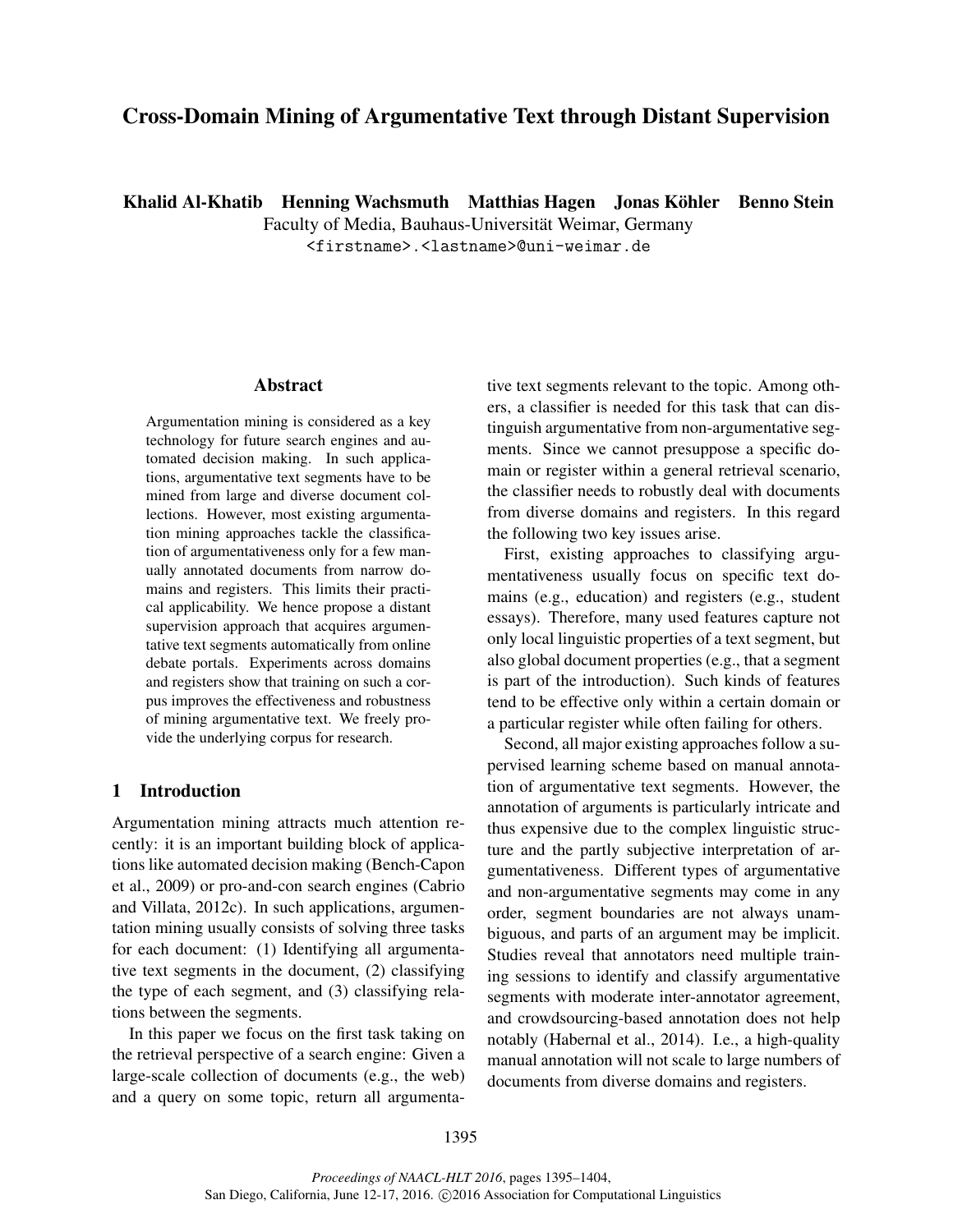We propose a solution to the outlined issues. In particular, we follow the idea of distant supervision to construct a large-scale corpus of text segments from diverse domains and registers annotated with respect to argumentativeness. Distant supervision is a well-known idea for training robust statistical classifiers. Here, we exploit online debate portals that (1) contain argumentative and non-argumentative text segments for several controversial topics, and that (2) are organized in a semi-structured form, allowing to derive annotations from it.

In several experiments we compare classifiers trained on the constructed corpus to those trained on existing corpora for argumentation mining. We classify argumentativeness using a rich set of lexical, syntax, and indicator feature types. Our results suggest that the new corpus is the most robust resource for classifying argumentative text segments across domains and registers. In addition, we observe that n-grams seem to be most domain-dependent, while syntax features turn out to be more robust.

The contribution of this paper is three-fold: First, through distant supervision we acquire a large corpus with 28,689 argumentative text segments from the online debate portal idebate.org. The corpus covers 14 separate domains with strongly varying feature distributions. It will be made freely available to other researchers.<sup>1</sup> Second, we obtain a robust classifier for argumentativeness, providing evidence that distant supervision does not only save money and time, but also benefits the effectiveness of cross-domain and cross-register argumentation mining. Third, we evaluate—for the first time the robustness of several features in classifying argumentativeness across domains and registers.

Altogether, the paper serves as a starting point for bringing argumentation mining to practice. We expect that a robust identification of arguments will be a core module of future search engines, as it allows to provide rationales for retrieved documents. To this end, the search engines also need to identify the most *relevant* arguments for a given topic. The paper concludes with ideas on how to assess argument relevance with resources that are obtained through applying our proposed distant supervision technique to other datasets.

## 2 Related Work

Argumentation mining is still in an early stage of investigation, although several promising approaches have been proposed in the last years. Our survey of the argumentation mining literature especially covers three respects: (1) favored domains and registers, (2) techniques for annotation acquisition, and (3) the exploitation of debate portals. We combine these research lines in our approach to tackle argumentativeness classification across domains.

The existing argumentation mining approaches achieve classification accuracies ranging from 73% and 86% (Stab and Gurevych, 2014b; Levy et al., 2014; Palau and Moens, 2009) but they deal with texts from one register or one narrow domain only. For instance, Palau and Moens (2009) address the legal domain, Cabrio and Villata (2012b) as well as Boltužić and Šnajder (2014) investigate online debates and discussions, Aharoni et al. (2014) examine Wikipedia articles, Villalba and Saint-Dizier (2012) as well as Wachsmuth et al. (2014a) work on product reviews, Stab and Gurevych (2014a) focus on persuasive essays, and Peldszus (2014) on microtext. In (Wachsmuth et al., 2015), we studied the generality of sentiment-related argumentative structures across domains. In contrast, here we aim at effectiveness in cross-domain argumentation mining, which is useful for practical applications such as argument retrieval from diverse web-scale document collections.

All mining approaches above proceed as follows. Starting point is a complex and often expensive manual annotation of argumentative text segments in a collection of documents, including the segments' roles (e.g., premise or conclusion) and their relations (e.g., support or attack). Then, the classification of argumentativeness, roles, and relations is achieved via supervised machine learning using different linguistic and statistical features. Our approach avoids manual annotation. Instead, we apply distant supervision to automatically acquire annotations.

Distant supervision is a technique to automatically harvest annotations from data that has been compiled and structured intentionally by a user community on the web. Most approaches employing distant supervision so far address the problems of relation extraction (Mintz et al., 2009; Hoffmann et al., 2011) or event extraction (Reschke et al., 2014). A

<sup>1</sup> http://www.uni-weimar.de/medien/webis/corpora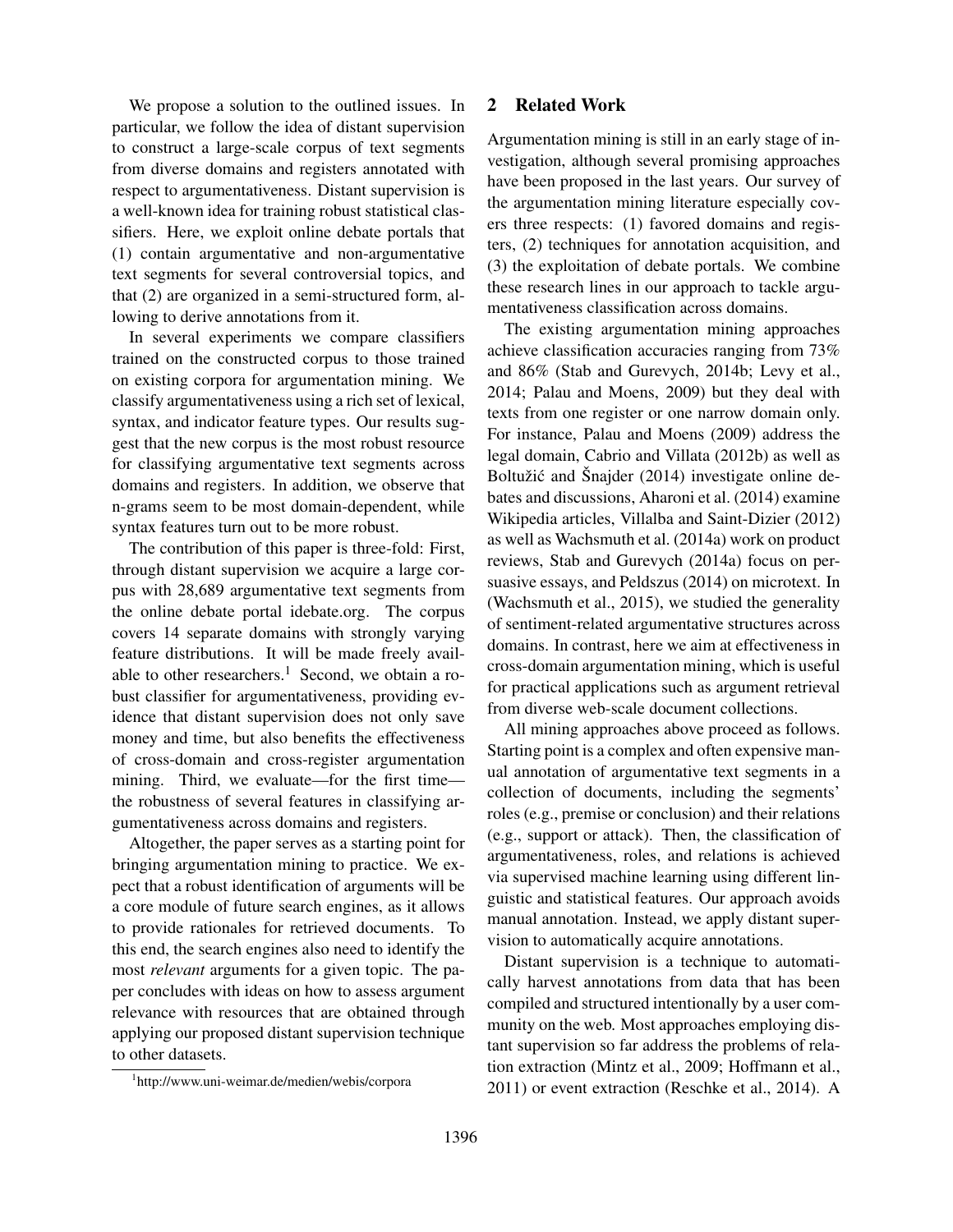

Figure 1. Overview of our distant supervision approach: The mapping functions transform the debate portal content into an annotated corpus for argumentativeness. This corpus is then used to train an argumentativeness classifier.

few others target at sentiment analysis (Marchetti-Bowick and Chambers, 2012) and emotion detection (Purver and Battersby, 2012). In case of the latter, annotations are derived from strong textual indicators like emoticons. In this paper, we exploit metadata from the debate platform idebate.org for mapping texts from the platform to argumentative and non-argumentative classes.

The idea of relying on idebate.org for argument annotation acquisition is in line with related research of Cabrio and Villata (2012c) and Gottipati et al. (2013). In these papers, however, the debate portal is used to infer text-level knowledge only (e.g., stances in debates), but not to generate a complete annotated dataset for argumentativeness.

The work that is most related to ours is the proposal of a method to exploit debate portals for semisupervised argumentation mining by Habernal and Gurevych (2015). In particular, the authors use word embedding techniques for projecting the texts from debate portals into an annotated argument space, relying on the argument model of Toulmin (1958). On this basis they identify argumentative text segments and their roles. A clear difference to our approach is that Habernal and Gurevych (2015) consider all content of debate portals as argumentative. As a consequence, their approach concentrates mainly on exploiting the debate portals for improving the classification of segment roles, with minor impact on argumentativeness. Moreover, while being comparably effective, our approach aims for simplicity. The reason is that we apply distant supervision to derive a robust resource from the metadata of debate portals only. Thus, we allow for a rich feature space without requiring to use advanced machine learning methods. Finally, Habernal and Gurevych (2015) evaluate their approach only on one dataset from the educational domain, whereas we explicitly aim at robustness across domains. Accordingly, we conduct several experiments on different available corpora (including theirs).

# 3 Mining Argumentative Text through Distant Supervision

We propose an approach based on the distant supervision paradigm. Our goal is to obtain a classifier that can robustly mine argumentative texts across domains. More precisely, we focus on the task of classifying each segment of a text as being argumentative or not. We assume the text to be separated into segments already.

Our approach consists of three high-level building blocks: (1) Mapping functions that allows an automatic acquisition of argumentativeness annotations from debate portals. (2) A corpus with argumentative and non-argumentative text segments created using the functions. (3) A classifier that can distinguish the two classes of text segments. All building blocks are detailed in the following. Figure 1 depicts an overview of the approach.

#### 3.1 Argumentativeness Mapping Functions

The basic idea of distant supervision is to generate annotations by automatically mapping unlabeled source data to a set of predefined class labels. This requires resources that are related to the given task as well as effective heuristic labeling functions. Typical resources comprise large amounts of data, often in form of user-generated content with semistructured or structured metadata. Ideally, the resource's metadata substantially eases the mapping to the predefined labels.

In the context of argumentation mining, online debate portals serve as a rich source of argumentative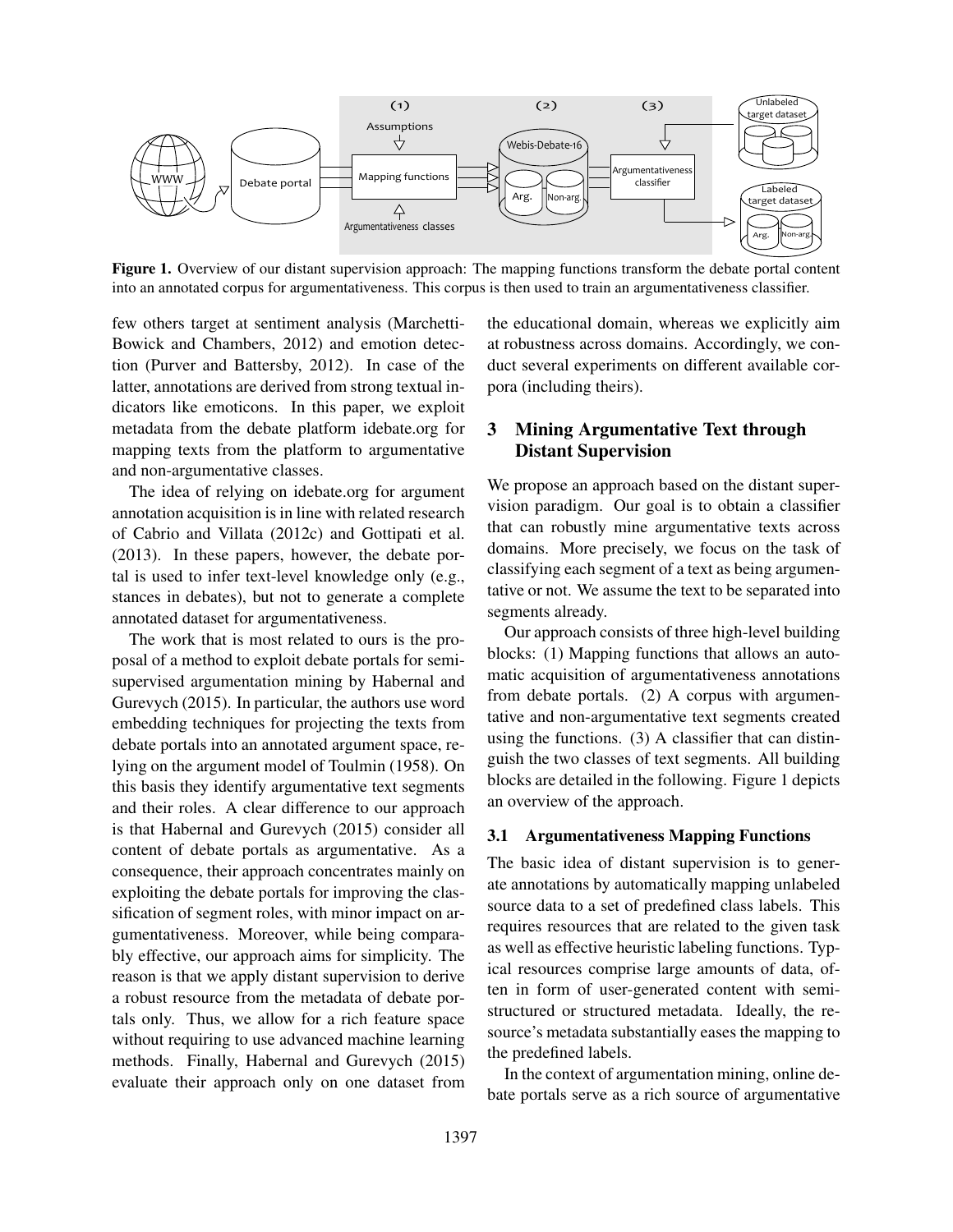| <b>Class</b>                   | <b>Metadata</b> | <b>Text</b>                                                                                                                                                                                                                                                                                                                                                                                            |
|--------------------------------|-----------------|--------------------------------------------------------------------------------------------------------------------------------------------------------------------------------------------------------------------------------------------------------------------------------------------------------------------------------------------------------------------------------------------------------|
|                                | <b>Stance</b>   | This house believes single-sex schools are good for education.                                                                                                                                                                                                                                                                                                                                         |
| Non-Argumentative Introduction |                 | Single-sex schools are schools that only admit those of one specific gender,<br>believing that the educational environment fostered by a single gender is more<br>conducive to learning than a co-educational school. Studies conducted have<br>shown that boys gain more academically from studying in co-education<br>schools, but that girls find segregated schools more conducive to achievement. |
| Argumentative                  | Points for      | Boys and girls are an unwelcome distraction to each other.                                                                                                                                                                                                                                                                                                                                             |
| Argumentative                  | Point           | Boys and girls distract each other from their education, especially in<br>adolescence as their sexual and emotional sides develop.                                                                                                                                                                                                                                                                     |
| Argumentative                  | Counterpoint    | Any negative effects of co-educational schools have been explained away by<br>studies as the result of other factors, such as classroom size and cultural<br>differences [1].<br>[1] Bronski, M., 'Single-sex Schools'. Znet, 25 October 2002.                                                                                                                                                         |
| Argumentative                  | Points against  | Children need to be exposed to the opposite sex in preparation for later life.                                                                                                                                                                                                                                                                                                                         |
| Argumentative                  | Point           | The formative years of children are the best time to expose them to the<br>company of the other gender, in order that they may learn each others'<br>behaviour.                                                                                                                                                                                                                                        |
| Argumentative                  | Counterpoint    | Children will gain exposure to the opposite sex when they reach adult life;<br>whilst they are young, they should be around those who they feel most<br>comfortable with.                                                                                                                                                                                                                              |

Table 1. Excerpt of a sample discussion from idebate.org: the stance, the introduction, and some points for and against the stance. Except for parts shown in grey, all listed text segments are mapped to the listed classes.

texts on diverse topics. These portals are typically managed by user communities. Textual content can be added via a structured interface that already specifies metadata (e.g., what constitutes a topic or an argument). Thus, mapping text segments from debate portals to classes for argumentation mining is a promising instance of distant supervision.

In particular, we rely on idebate.org. This debate portal has an established community of experienced debaters and volunteers who take care of editing and monitoring semi-structured discussions on various controversial topics, subsumed under 14 high-level themes. A discussion (called "house" in the portal's terminology) starts with a one-sentence *stance* on the respective topic, followed by a more verbose introduction to the topic. Afterwards, points for and against the stance are opposed, both given as a list of arguments. Each argument in turn comes along with points (the argument itself) and counterpoints (counterarguments). Table 1 shows an example.

We downloaded all available discussions from idebate.org. For each discussion, the stance on the topic, the introduction, and the points are extracted from the URL of the web page of the respective discussion. Based on the structure exemplified in Table 1, we stipulate on the following assumptions to automatically map components from the debate portal to annotated argumentativeness instances.

[Component]: *Introduction*

- [Assumption]: The introduction explains the topic and gives important background information in a non-argumentative way.
- [Mapping]: Each sentence in the introduction is an instance of the non-argumentative class.

### [Component]: *Points for & Points against*

- [Assumption]: Each point from these lists represents an argument for or against the stance on the topic of discussion.
- [Mapping]: Each point is an instance of the argumentative class.

#### [Component]: *Point & Counterpoint*

- [Assumption]: The main objective of a point (counterpoint) is to justify (attack) the point in the points-for or points-against list it refers to. We assume that the intention of such a point is to provide reasons for / against an argument.
- [Mapping]: Each sentence in a point / counterpoint is an instance of the argumentative class.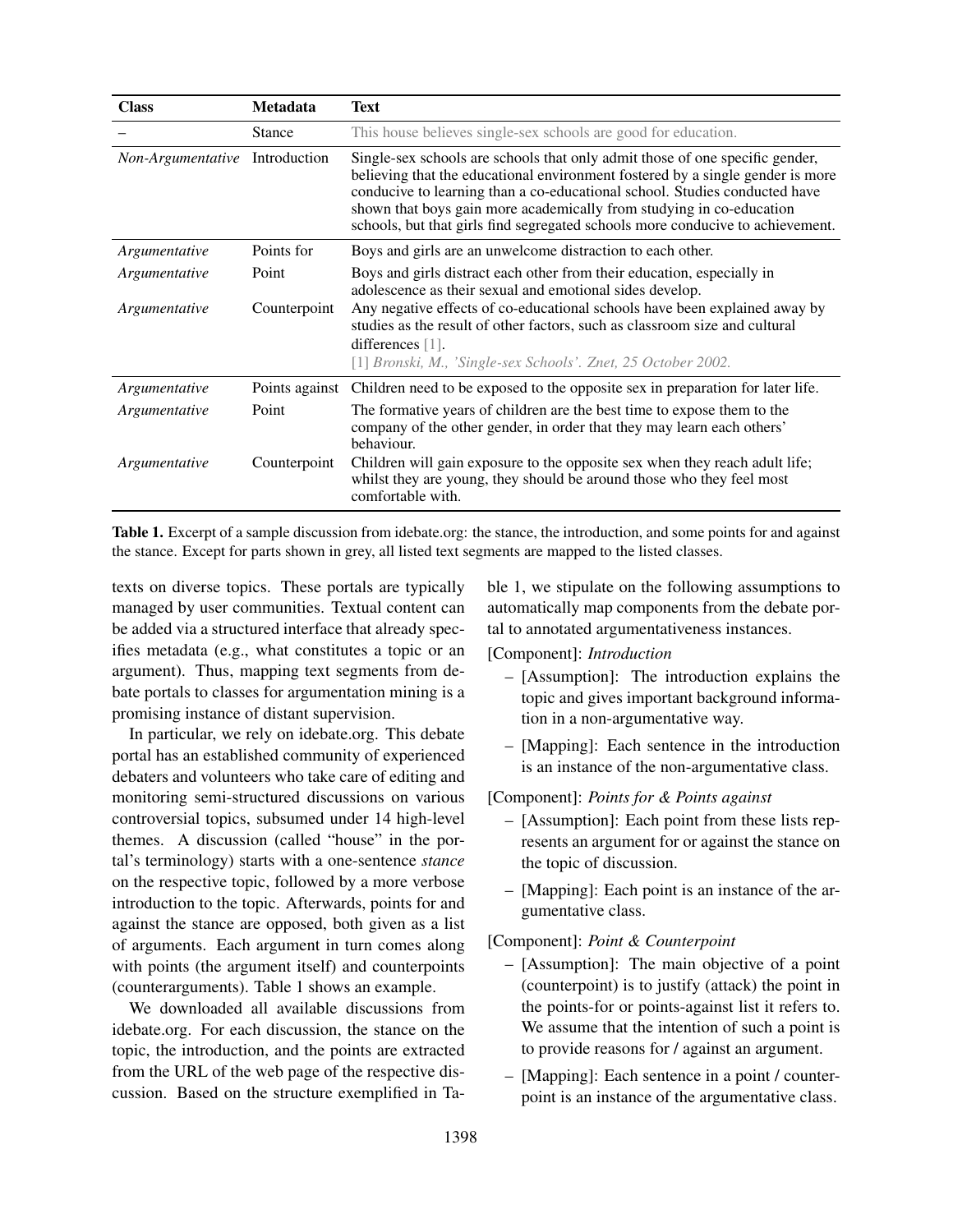| Domain          | <b>Documents</b> | Argum.<br>segments | Non-argum.<br>segments |
|-----------------|------------------|--------------------|------------------------|
| <b>Politics</b> | 56               | 3102               | 635                    |
| Education       | 40               | 2057               | 376                    |
| Free speech     | 31               | 1435               | 346                    |
| International   | 113              | 6190               | 1324                   |
| Religion        | 8                | 336                | 96                     |
| Philosophy      | 10               | 545                | 122                    |
| Science         | 3                | 184                | 24                     |
| Culture         | 35               | 1765               | 307                    |
| Environment     | 11               | 602                | 128                    |
| Health          | 35               | 1985               | 349                    |
| Law             | 44               | 2197               | 440                    |
| Society         | 17               | 1031               | 199                    |
| Economy         | 23               | 1260               | 288                    |
| Sport           | 19               | 1191               | 175                    |
| Webis-Debate-16 | 445              | 23880              | 4809                   |

Table 2. Number of documents, argumentative segments, and non-argumentative segments in each domain of our Webis-Debate-16 corpus. Domains correspond to themes from idebate.org.

To optimize the mapping quality, we manually analyzed 50 discussions and then derived three tailored cleansing rules from them: (1) We remove all literature references from the argumentative instances. (2) We delete all special brackets and symbols from the argumentative instances. (3) We delete some keywords from the non-argumentative instances that are used by the community to organize a discussion (e.g., "this house" or "this debate").

## 3.2 The Webis-Debate-16 Corpus

As a result of applying the defined mapping functions, we obtained a large argumentation mining corpus, called *Webis-Debate-16*. The corpus contains 28,689 text segments from the 14 themes of idebate.org (23,880 argumentative, 4809 nonargumentative). Each theme is assumed to represent one domain. Table 2 lists the distribution of documents over the domains in the corpus. Regarding the number of annotated text segments, Webis-Debate-16 is the largest dataset published so far for argumentation mining. While our review corpus from (Wachsmuth et al., 2014b) is even larger, its annotations are restricted to sentiment-related argumentation. Table 3 compares Webis-Debate-16 to other real argumentation mining corpora, namely, the Essays corpus (Stab and Gurevych, 2014a), the Web

| Corpus          | <b>Documents</b> | Argum.<br>segments | Non-argum.<br>segments |
|-----------------|------------------|--------------------|------------------------|
| Essays          | 90               | 1552               | 327                    |
| Web discourse   | 340              | 1882               | 2074                   |
| <b>ECHR</b>     | 47               | 1067               | 1449                   |
| Araucaria       | 641              | 1931               | 1010                   |
| Webis-Debate-16 | 445              | 23880              | 4809                   |

Table 3. Statistics of our Webis-Debate-16 corpus compared to four existing argumentation mining corpora. ECHR is a legal domain corpus that is not publicly available. More details on the others are given in Section 4.

discourse corpus (Habernal and Gurevych, 2015), the European Court of Human Rights (ECHR) corpus (Palau and Moens, 2009), and the Araucaria corpus (Reed and Rowe, 2004). The Webis-Debate-16 corpus will be made freely available online.<sup>2</sup>

#### 3.3 A Classifier for Argumentativeness

A wide range of statistical and linguistic features has been suggested for argumentation mining and related tasks such as discourse parsing. We employ supervised machine learning to train an argumentativeness classifier based on the features employed by Stab and Gurevych (2014a), Palau and Moens (2009), and Habernal and Gurevych (2015) that cover the following:

Token n-grams: Unigrams, bigrams, and trigrams as Boolean features. In general, n-grams are the most powerful feature type in many related text classification problems (e.g., sentiment analysis).

Discourse markers: Features that represent the existence of words such as "because", which are frequently used in argumentative texts.

Syntax: This feature category contains the number of sub-clauses and production rules.

- Number of sub-clauses: Counter for the number of SBAR tags in the constituency parse tree of a text segment, referring to subordinate clauses in the Penn treebank syntactic tagset.
- Production rules: Boolean features capturing the specific production rules extracted from the constituency parse tree.

Part of speech: Features that capture information related to the parts of speech in a text segment:

<sup>2</sup> http://www.uni-weimar.de/medien/webis/corpora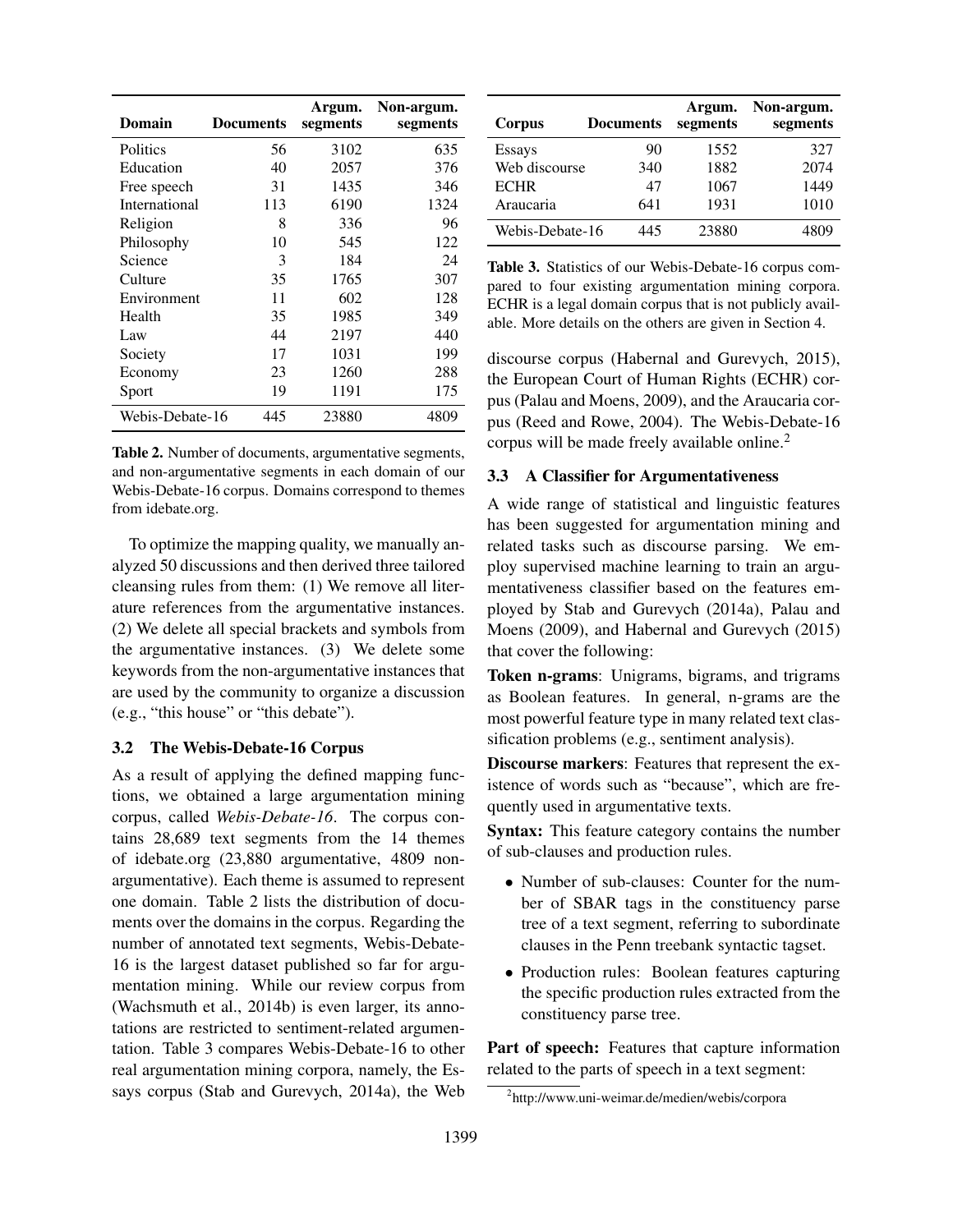- Verbs: A boolean feature capturing whether a segment contains a verb. Verbs such as "believe" strongly indicate of argumentative text.
- Adverbs: A boolean feature capturing whether a segment contains an adverb. Many adverbs such as "personally" can play a role in identifying argumentative text.
- Modals: A boolean feature capturing whether a segment contains a modal verb. Modal verbs such as "should" can be important for argumentativeness.
- Verb tense: Boolean features capturing whether a segment contains a past or present tense verb.
- First person pronouns: Pronouns such as "I" and "myself" can be good indicators of claims, a major component of argumentative texts.

Using these features, we train a binary statistical classifier for argumentativeness. Given a set of text segments, the classifier decides for each text segment whether it is argumentative or not.

# 4 Evaluation

We now report on several in-domain and crossdomain experiments with the classification of argumentativeness. The goals are (1) to demonstrate the effectiveness and robustness of training on the Webis-Debate-16 corpus for cross-domain classification, and (2) to analyze the effectiveness of the proposed features across domains and registers.

# 4.1 Experimental Setup

To evaluate the effect of using the Webis-Debate-16 corpus for training, appropriate argumentation corpora are needed for comparison. We consider an available corpus as appropriate if (1) the corpus is annotated in a way that allows the distinction of argumentative from non-argumentative text segments, and if (2) the corpus comes with clear annotation guidelines and reported inter-annotator agreement. In addition, we aim at corpora that differ in terms of the covered domains and registers to provide an adequate cross-domain setting. While the Araucaria corpus does not meet the second requirement (Reed and Rowe, 2004), two recently published corpora fulfill both; we refer to them as the *Essays* corpus and the *Web discourse* corpus.

Essays: The Argument Annotated Essays corpus of Stab and Gurevych (2014a) consists of 90 manually annotated persuasive student essays from the education domain. Argumentative text segments are assigned with their type (major claim, claim, or premise). Following Stab and Gurevych (2014b), we consider all sentences that do not have an annotation as being non-argumentative, and the annotated segments as argumentative.

Web discourse: The Argument Annotated Usergenerated Web Discourse corpus of Habernal and Gurevych (2015) consists of 340 documents from six different topics and four registers. The annotation of arguments is conducted based on the argument model of Toulmin (1958) using five types (claim, premise, backing, rebuttal, and refutation). Again, we consider all annotated text segments as being argumentative and sentences without annotation as being non-argumentative.

Only in case of the Essays corpus, the authors already provide a split into a training and a test set (72 essays for training and 18 for testing). For both the Web discourse corpus and our corpus, we randomly split the document set into 80% for training and 20% for testing. As a result, the training set of the Web discourse corpus consists of 272 documents, and its test set of 68 documents, while the training and test sets of our corpus consist of 356 and 89 documents, respectively.

We train classifiers for each of the above feature types and for the full feature set on the training set of each corpus using the default configuration of the naive Bayes implementation of Weka (Hall et al., 2009). Since all corpora are imbalanced in terms of the number of argumentative and non-argumentative text segments, we perform undersampling for all training sets—an effective technique for largely imbalanced datasets (Japkowicz and Stephen, 2002). All feature values are computed based on the output of the StanfordNLP library (Manning and Klein, 2003). For the different classifiers, we measure the resulting classification performance on all three test sets in terms of accuracy and  $F_1$ -score.

# 4.2 In-Domain Results

Table 4 shows the results of the in-domain experiments. For the full feature set, the achieved  $F_1$ -score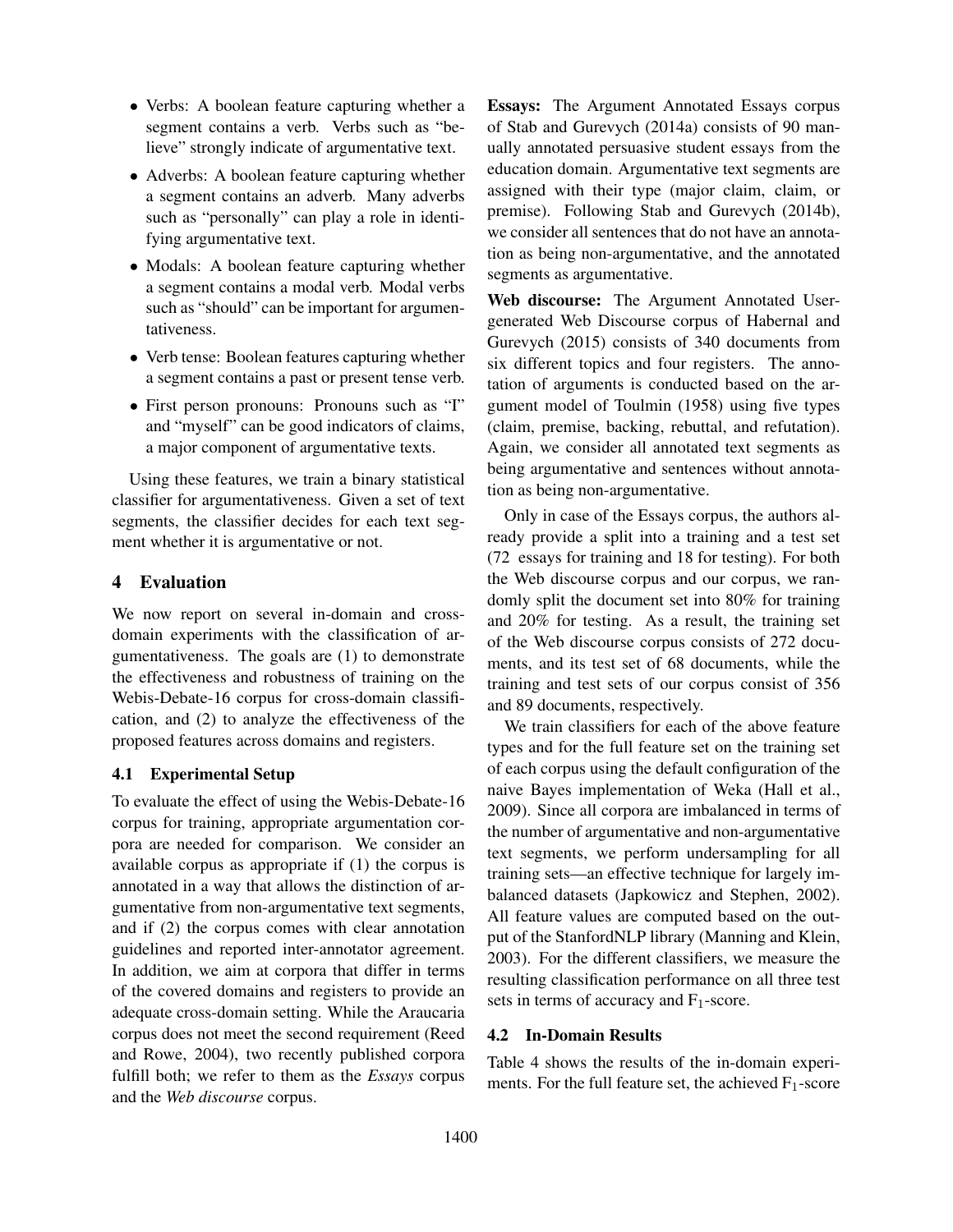|                     | <b>Essays</b>   |                       | Web discourse |                       | <b>Webis-Debate-16</b> |                       |
|---------------------|-----------------|-----------------------|---------------|-----------------------|------------------------|-----------------------|
| <b>Feature type</b> | <b>Accuracy</b> | $\mathbf{F}_1$ -score | Accuracy      | $\mathbf{F}_1$ -score | Accuracy               | $\mathbf{F}_1$ -score |
| N-grams             | 0.640           | 0.698                 | 0.815         | 0.816                 | 0.905                  | 0.908                 |
| Syntax              | 0.599           | 0.664                 | 0.874         | 0.874                 | 0.855                  | 0.664                 |
| Discourse markers   | 0.390           | 0.438                 | 0.584         | 0.444                 | 0.236                  | 0.180                 |
| Part of speech      | 0.625           | 0.684                 | 0.541         | 0.543                 | 0.659                  | 0.702                 |
| Full feature set    | 0.668           | 0.722                 | 0.877         | 0.878                 | 0.918                  | 0.922                 |

Table 4. The results of all in-domain experiments on the three corpora for each feature type and the full feature set.

of 0.922 and the accuracy of 0.918 on the Webis-Debate-16 corpus are high compared to those on the Essays and Web discourse corpus. This might be a result of guidelines suggested by the debate portal community, which make the corpus quite homogeneous in terms of style.

Using the full feature set leads to the best results on all three corpora. N-grams denote the most effective single feature type on the Essays copus and on the Webis-Debate-16 corpus, while the syntax features outperform the n-grams on the Web discourse corpus. On the Essays and on the Webis-Debate-16 corpus, the syntax features are sometimes better and sometimes worse than the part of speech features. The discourse markers are the least effective single feature type, largely failing on all test sets, especially in terms of  $F_1$ -score.

Note that a comparison to the exact values reported by Stab and Gurevych (2014b) for the Essays corpus and by Habernal and Gurevych (2015) for the Web discourse corpus is not be meaningful due to their experimental set-ups with different class sets. However, their reported results for the non-argumentative class are comparable to the performance we achieved: Stab and Gurevych (2014b) achieve an  $F_1$ -score of 0.275 with lexical features and 0.426 with syntax features on the Essays corpus, while Habernal and Gurevych (2015) obtain an F<sub>1</sub>score of 0.718 with lexical features and 0.671 with syntax features on the Web discourse corpus.

### 4.3 Cross-Domain Results

Table 5 shows the results of the cross-domain experiments. For comparison, we again show the indomain results in grey color.

As usual, the obtained cross-domain effectiveness values are lower than the in-domain values in most cases and the full feature set usually outperforms feature subsets. One notable exception are the results for the part of speech features on the Essays corpus. The cross-domain effectiveness trained on the Webis-Debate-16 corpus is about six points higher than the in-domain effectiveness in terms of  $F_1$ -score and four points in terms of accuracy. For testing on the Web discourse corpus, training on the Webis-Debate-16 corpus using the full features gives the best cross-domain performance. For testing on the Webis-Debate-16 corpus, training on the Web discourse corpus using the n-gram feature type achieves the best cross-domain performance.

Overall, the best corpus for cross-domain classification in our evaluation is clearly the Webis-Debate-16 corpus. Training on Webis-Debate-16 leads to the best cross-domain results for the full feature set and three out of four of the single feature types (n-grams, syntax, and part of speech). Only for the discourse markers, the Web discourse corpus performs better in the cross-domain scenario.

Finally, we observe that the n-grams feature type turns out to be the most domain-dependent in our evaluation. In contrast, both the syntax and the part of speech features appear quite robust across domains. The performance of the discourse markers greatly depends on how frequent they are used in the target domain and register.

Although combining the Webis-Debate-16 corpus to the training datasets of the Essays or the Web discourse corpus increased the performance compared to training only on Webis-Debate-16, it did not outperform the in-domain performance for both corpora. For conciseness, we therefore omit to report the results of our respective experiments here.

#### 4.4 Discussion of our Approach to Robustness

As expected, our experiments reveal the domain dependence of feature distributions in classifying argu-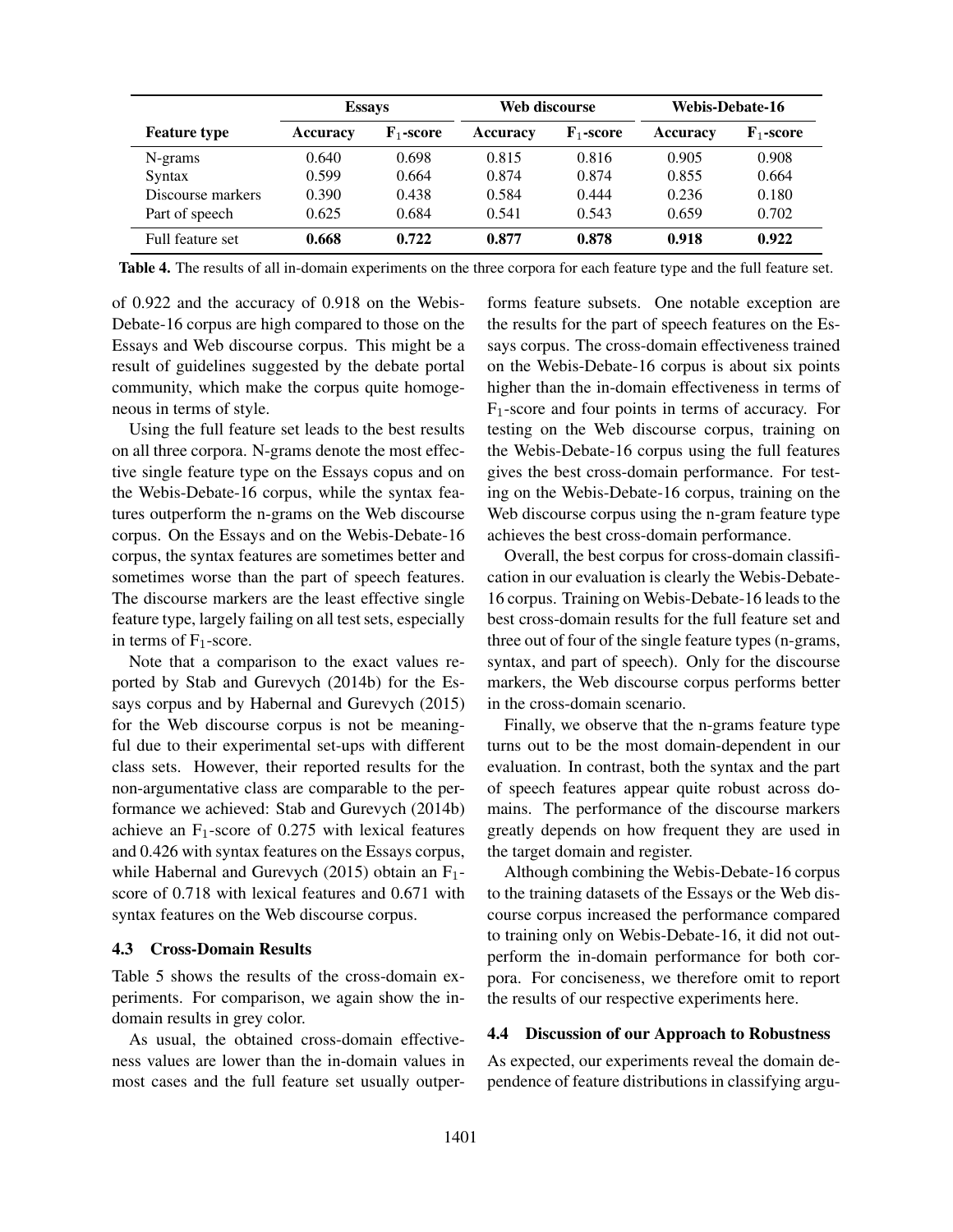|                     |                        | <b>Test on Essays</b> |       |                       |       | Test on Web discourse Test on Webis-Debate-16 |       |
|---------------------|------------------------|-----------------------|-------|-----------------------|-------|-----------------------------------------------|-------|
| <b>Feature type</b> | <b>Training corpus</b> | Accuracy $F_1$ -score |       | Accuracy $F_1$ -score |       | Accuracy $F_1$ -score                         |       |
| Majority baseline   |                        | 0.867                 | 0.806 | 0.572                 | 0.417 | 0.832                                         | 0.757 |
| N-grams             | <b>Essays</b>          | 0.640                 | 0.698 | 0.485                 | 0.488 | 0.512                                         | 0.571 |
|                     | Web discourse          | 0.196                 | 0.159 | 0.815                 | 0.816 | 0.854                                         | 0.867 |
|                     | Webis-Debate-16        | 0.528                 | 0.601 | 0.719                 | 0.718 | 0.902                                         | 0.908 |
| Syntax              | <b>Essays</b>          | 0.599                 | 0.664 | 0.494                 | 0.497 | 0.481                                         | 0.541 |
|                     | Web discourse          | 0.163                 | 0.095 | 0.874                 | 0.874 | 0.767                                         | 0.795 |
|                     | Webis-Debate-16        | 0.573                 | 0.642 | 0.719                 | 0.717 | 0.855                                         | 0.867 |
| Discourse markers   | <b>Essays</b>          | 0.390                 | 0.438 | 0.584                 | 0.444 | 0.236                                         | 0.179 |
|                     | Web discourse          | 0.415                 | 0.468 | 0.584                 | 0.444 | 0.237                                         | 0.181 |
|                     | Webis-Debate-16        | 0.387                 | 0.434 | 0.584                 | 0.444 | 0.236                                         | 0.180 |
| Part of speech      | <b>Essays</b>          | 0.625                 | 0.684 | 0.490                 | 0.484 | 0.560                                         | 0.616 |
|                     | Web discourse          | 0.446                 | 0.521 | 0.541                 | 0.543 | 0.445                                         | 0.507 |
|                     | Webis-Debate-16        | 0.686                 | 0.724 | 0.538                 | 0.533 | 0.659                                         | 0.702 |
| Full feature set    | <b>Essays</b>          | 0.668                 | 0.722 | 0.524                 | 0.524 | 0.483                                         | 0.541 |
|                     | Web discourse          | 0.181                 | 0.128 | 0.877                 | 0.878 | 0.844                                         | 0.859 |
|                     | Webis-Debate-16        | 0.617                 | 0.678 | 0.726                 | 0.725 | 0.918                                         | 0.922 |

Table 5. The results of all cross-domain experiments on the three corpora for each feature type and the full feature set.

mentativeness. This finding emphasizes the importance of explicitly dealing with domain robustness in argumentation mining whenever more than one domain (in terms of a topic, register, or similar) is of interest. To achieve robustness, we have proposed a simple but effective approach that applies distant supervision to create a corpus for classifying argumentativeness. Our results are promising: Classification clearly improves across domains when being trained on our Webis-Debate-16 corpus instead of other available argumentation mining corpora.

The obtained results suggest that our approach can be effectively leveraged to achieve domain robustness. One reason is probably the larger size and domain coverage of our Webis-Debate-16 corpus compared to the other tested corpora. This makes our corpus and the underlying distant supervision idea a valuable resource for research on argumentation. More noise reduction might even further increase the performance of training on the corpus.

In its current form, our corpus contains annotations for distinguishing argumentative from non argumentative text only. While more fine-grained annotations of argumentative texts, such as premise vs. claim, are important for argumentation mining, they cannot be obtained directly from the metadata of idebate.org. Still, the positions of segments in some parts of the debate portal (e.g, point and coun-

of an argument retrieval system.

# 4.5 From Argumentativeness to Relevance

As motivated in the introduction, a retrieval system for arguments not only requires the identification and classification of argumentative text segments. A successful future search engine taking argument

terpoint) often indicate whether they are claims or premises. We plan to investigate the exploitation of such information for future versions of the corpus. So far, we have shown how to create an annotated corpus classifying argumentativeness exploiting one specific debate portal via distant supervision. In principle, our approach is rather general and, thus, could also be applied to other argumentation resources and tasks. Indeed, idebate.org is only one of many web resources with lots of argumentative texts and argumentation-relevant metadata. Aside from debate portals, one such resource is given by Wikipedia talk pages. Very recently, Wikipedia introduced markups within these article discussions, such as *support* or *oppose*. While still being in an early stage, this metadata seems promising to derive argumentative relations from it. We plan to use our distant supervision approach for classifying argumentative relations on such resources. This can then be an important next step to enable the assessment of *argument relevance*—a core building block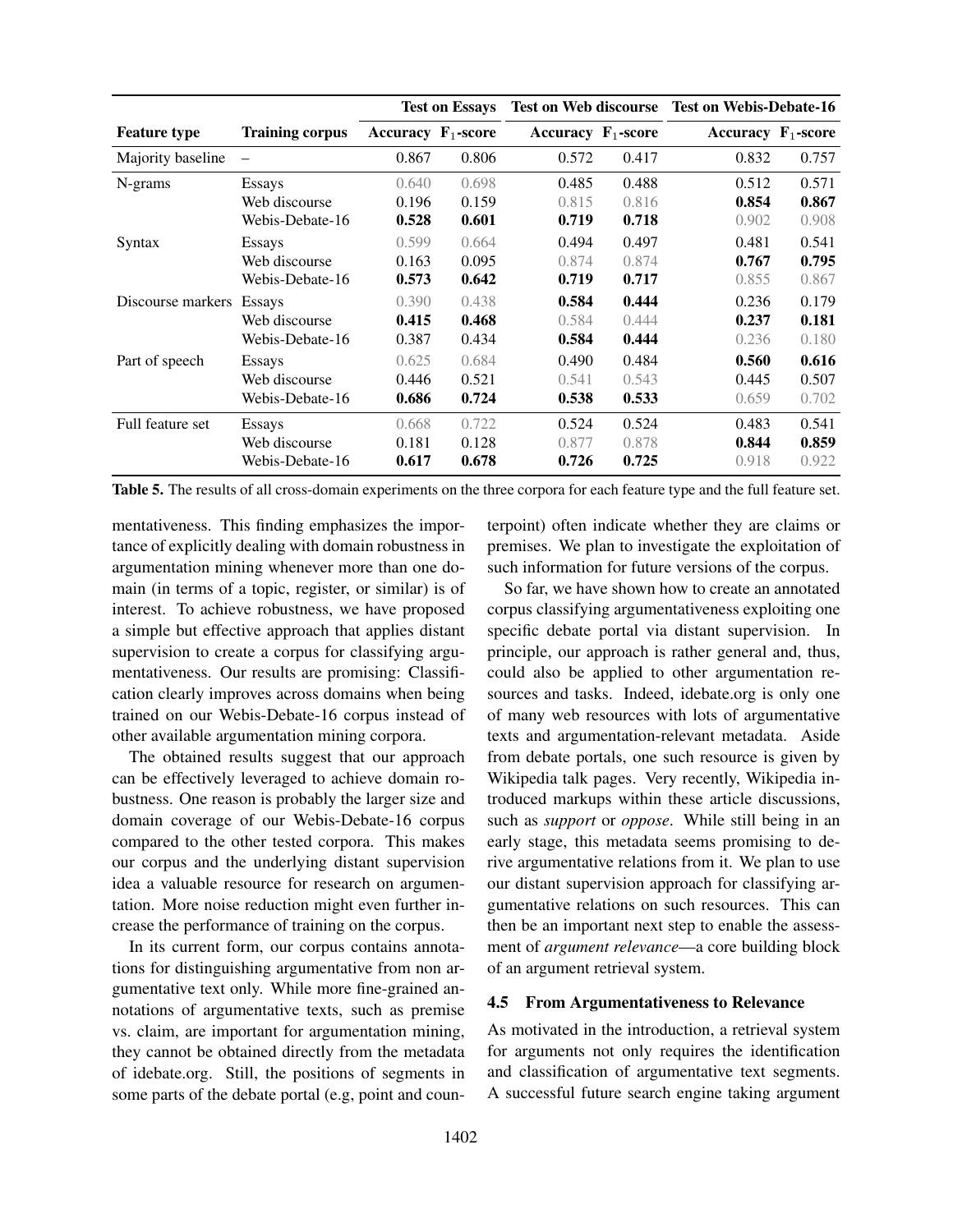features into account additionally needs a way of ranking arguments according to their relevance. In this regard, we propose a "PageRank for arguments" based on the link network of support and attack relations between arguments.

In particular, given robust algorithms to identify arguments and their relations across web pages (e.g., via distant supervision), we could build an *argument graph* for the web. Related research has already used the argumentation framework of Dung (1995) to find accepted arguments based on such a graph on a much smaller scale (Cabrio and Villata, 2012a). However, the size of the web would allow for recursive analysis of the graph with statistical approaches like the famous PageRank algorithm (Page et al., 1999), enabling an assessment of argument relevance. Several research questions arise from this idea (e.g., how to balance support and attack within the analysis) but argument relevance forms a very important future research direction.

## 5 Conclusion

Most existing approaches tackle argumentation mining in a supervised manner trained on manually annotated documents from a specific domain. Such approaches neither tend to be effective on documents from other domains, nor do they scale to applications that deal with huge document collections, such as search engines. In this paper, we investigate how to achieve robust performance for argumentation mining across domains, focusing on the classification of the argumentativeness of text segments. In particular, we approach the data side of this problem, namely, we apply distant supervision to automatically create a large annotated corpus with argumentative and non-argumentative text segments from several domains, exploiting metadata from the online debate portal idebate.org.

Based on the created corpus and on common manually annotated corpora, we conduct several indomain and cross-domain argumentativeness experiments. Our results clearly indicate that training on the created Webis-Debate-16 corpus yield the most robust cross-domain classifier. Thereby, our approach serves as a starting point for bringing argumentation mining to practical applications like search engines. The corpus as well as an implementation of the approach will be made freely available. Besides a robust identification of argumentative segments, search engines will also need to decide which arguments are the most relevant to a given query— a very promising future research direction in the field of argumentation mining.

## References

- Ehud Aharoni, Anatoly Polnarov, Tamar Lavee, Daniel Hershcovich, Ran Levy, Ruty Rinott, Dan Gutfreund, and Noam Slonim. 2014. A Benchmark Dataset for Automatic Detection of Claims and Evidence in the Context of Controversial Topics. In *Proceedings of the First Workshop on Argumentation Mining*, pages 64–68.
- Trevor Bench-Capon, Katie Atkinson, and Peter McBurney. 2009. Altruism and Agents: An Argumentation Based Approach to Designing Agent Decision Mechanisms. In *Proceedings of The 8th International Conference on Autonomous Agents and Multiagent Systems - Volume 2, AAMAS 2009*, pages 1073–1080.
- Filip Boltužić and Jan Šnajder. 2014. Back up your Stance: Recognizing Arguments in Online Discussions. In *Proceedings of the First Workshop on Argumentation Mining*, pages 49–58.
- Elena Cabrio and Serena Villata. 2012a. Combining Textual Entailment and Argumentation Theory for Supporting Online Debates Interactions. In *Proceedings of the 50th Annual Meeting of the Association for Computational Linguistics: Short Papers*, pages 208– 212.
- Elena Cabrio and Serena Villata. 2012b. Generating Abstract Arguments: A Natural Language Approach. In *Proceedings of the 2012 Conference on Computational Models of Argument, COMMA 2012*, pages 454–461.
- Elena Cabrio and Serena Villata. 2012c. Natural Language Arguments: A Combined Approach. In *20th European Conference on Artificial Intelligence, ECAI 2012*, pages 205–210.
- Phan Minh Dung. 1995. On the Acceptability of Arguments and its Fundamental Role in Nonmonotonic Reasoning, Logic Programming and n-Person Games. *Artificial Intelligence*, 77(2):321–357.
- Swapna Gottipati, Minghui Qiu, Yanchuan Sim, Jing Jiang, and Noah A. Smith. 2013. Learning Topics and Positions from Debatepedia. In *Proceedings of the 2013 Conference on Empirical Methods in Natural Language Processing, EMNLP 2013*, pages 1858– 1868.
- Ivan Habernal and Iryna Gurevych. 2015. Exploiting Debate Portals for Semi-Supervised Argumentation